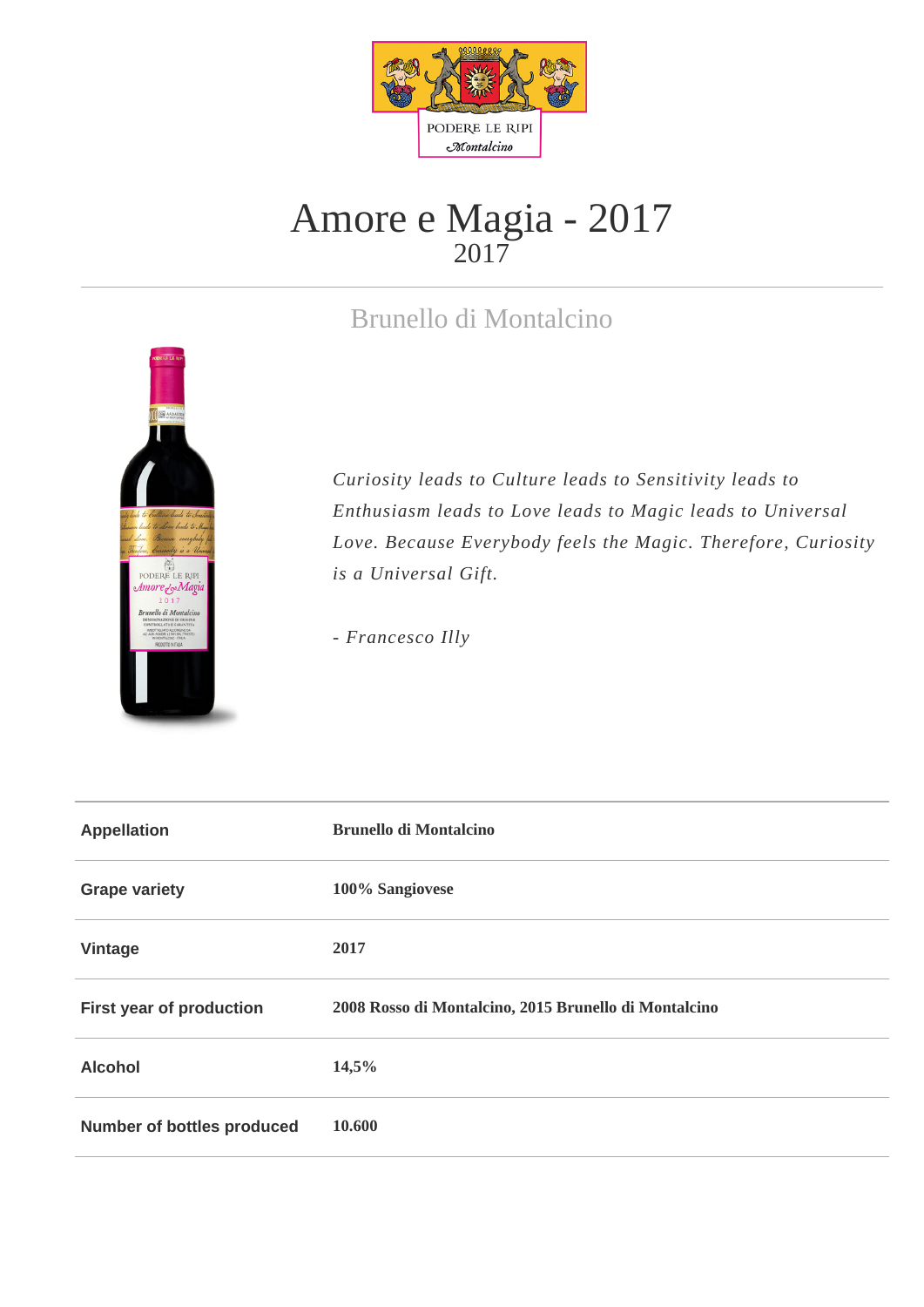**Vine training system and density**

**Spurred cordon with 6.600 plants per hectare**

| <b>Soil</b>          | Oceanic marl rich in clay and limestone                                                                                                                                                                                                                                                                                                                                                                                                                                                                                                                                                                                                                                                                                                         |
|----------------------|-------------------------------------------------------------------------------------------------------------------------------------------------------------------------------------------------------------------------------------------------------------------------------------------------------------------------------------------------------------------------------------------------------------------------------------------------------------------------------------------------------------------------------------------------------------------------------------------------------------------------------------------------------------------------------------------------------------------------------------------------|
| Yield per hectare    | 25 quintals                                                                                                                                                                                                                                                                                                                                                                                                                                                                                                                                                                                                                                                                                                                                     |
| <b>Harvest</b>       | <b>Manual during the first week of September</b>                                                                                                                                                                                                                                                                                                                                                                                                                                                                                                                                                                                                                                                                                                |
| <b>Yeast</b>         | <b>Indigenous</b>                                                                                                                                                                                                                                                                                                                                                                                                                                                                                                                                                                                                                                                                                                                               |
| <b>Vinification</b>  | Fermentation in big open-top casks for 50 days, the first 80% of the<br>fermentation is carried out alongside open pump overs, whereas the remaining<br>20% of the fermentation is done piemontesina-style (infusion)                                                                                                                                                                                                                                                                                                                                                                                                                                                                                                                           |
| <b>Ageing</b>        | 26 months of aging in bigger barrel followed by 16 months in cement vats                                                                                                                                                                                                                                                                                                                                                                                                                                                                                                                                                                                                                                                                        |
| <b>Tasting notes</b> | A deep ruby red, richer when compared to wines grown from our other<br>vineyards. In the nose, it expresses itself as a symphony of aromas ranging from<br>the intense smell of red-orange and violets to fresh balsamic herbal notes. This<br>vineyard is characterized by a more creamy and silky taste coupled with a fun<br>and vibrant saltiness. The 2017 vintage has been one of the warmest ones we've<br>ever experienced, which is why we decided to harvest 10-12 days earlier than<br>usual. Wines from this vintage are certainly rich and Mediterranean. But we<br>think that with the appropriate manoeuvres in the cellar, especially thanks to a<br>longer time spent in the cement vats, the wines have an interesting energy |
| <b>Availability</b>  | $0,75L - 1,5L - 3L$                                                                                                                                                                                                                                                                                                                                                                                                                                                                                                                                                                                                                                                                                                                             |